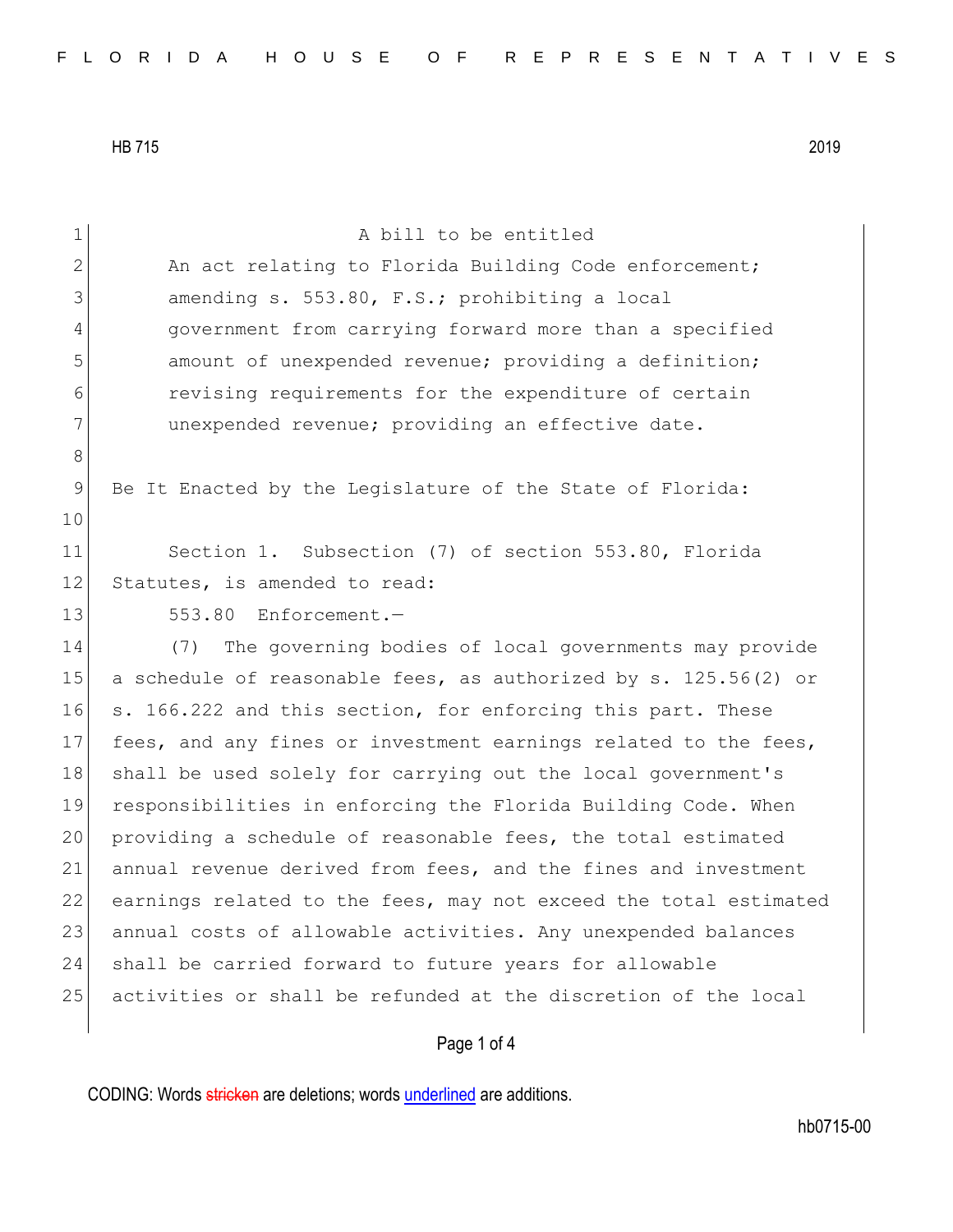government. A local government may not carry forward an amount exceeding the average of its operating budget for enforcing the 28 Florida Building Code for the previous 2 fiscal years. For 29 purposes of this subsection, the term "operating budget" does not include reserve amounts. Any amount exceeding this limit must be used as authorized in subparagraph (a)2. The basis for a fee structure for allowable activities shall relate to the level of service provided by the local government and shall include consideration for refunding fees due to reduced services based on services provided as prescribed by s. 553.791, but not provided by the local government. Fees charged shall be 37 consistently applied.

 (a)1. As used in this subsection, the phrase "enforcing the Florida Building Code" includes the direct costs and reasonable indirect costs associated with review of building plans, building inspections, reinspections, and building permit 42 processing; building code enforcement; and fire inspections associated with new construction. The phrase may also include training costs associated with the enforcement of the Florida Building Code and enforcement action pertaining to unlicensed 46 contractor activity to the extent not funded by other user fees.

47 2. A local government must use any excess funds that it is 48 prohibited from carrying forward to rebate and reduce fees, 49 enhance service efficiencies, or provide funding to nonprofit 50 organizations under s. 501(c)(3) of the Internal Revenue Code to

## Page 2 of 4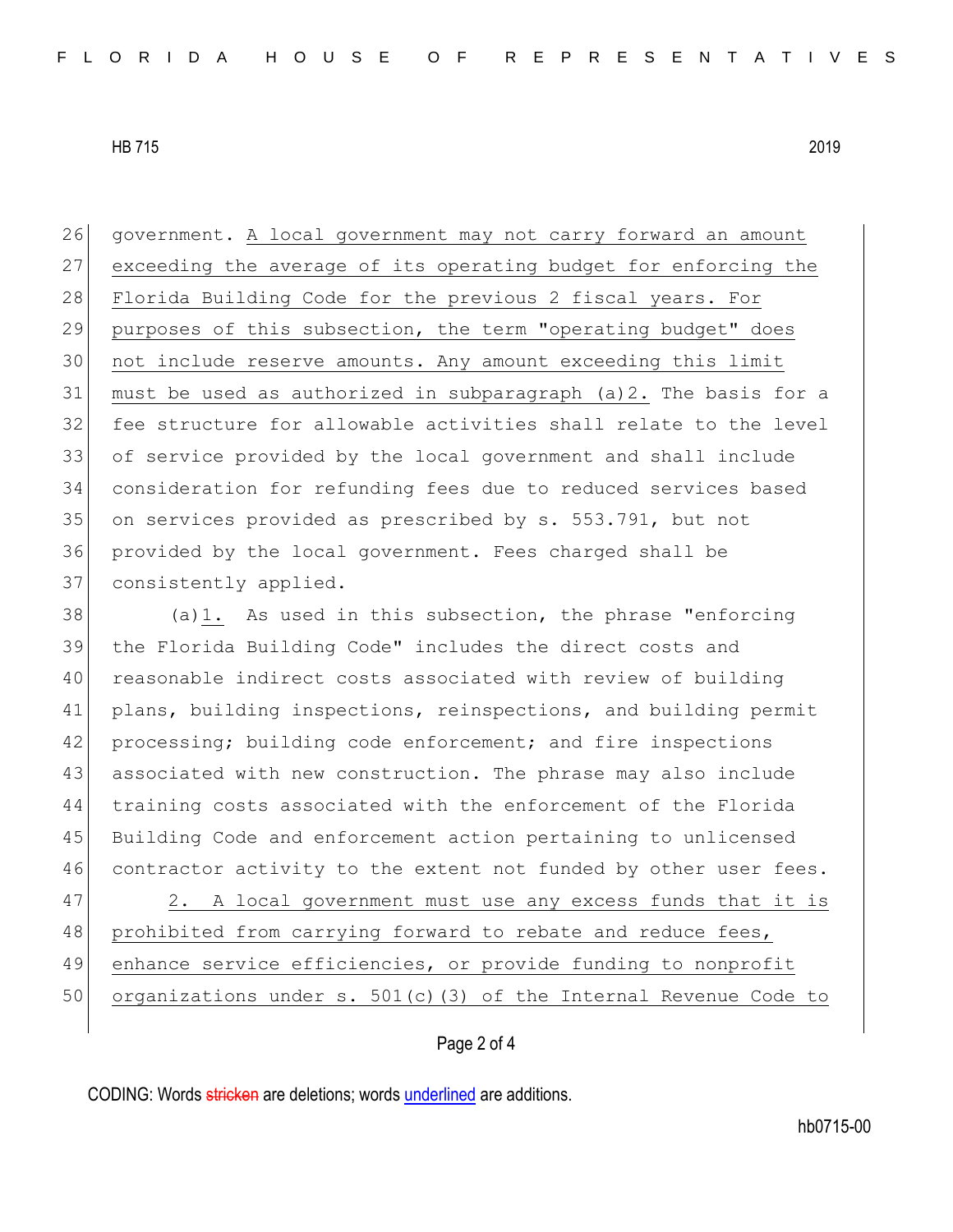51 expand training opportunities for the construction industry, as 52 defined in s. 440.02(8). 53 (b) The following activities may not be funded with fees 54 adopted for enforcing the Florida Building Code: 55 1. Planning and zoning or other general government 56 activities. 57 2. Inspections of public buildings for a reduced fee or no 58 fee. 59 3. Public information requests, community functions, 60 boards, and any program not directly related to enforcement of 61 the Florida Building Code. 62 4. Enforcement and implementation of any other local 63 ordinance, excluding validly adopted local amendments to the 64 Florida Building Code and excluding any local ordinance directly 65 related to enforcing the Florida Building Code as defined in 66 paragraph (a). 67 (c) A local government shall use recognized management, 68 accounting, and oversight practices to ensure that fees, fines, 69 and investment earnings generated under this subsection are 70 maintained and allocated or used solely for the purposes 71 described in paragraph (a). 72 (d) The local enforcement agency, independent district, or 73 special district may not require at any time, including at the 74 time of application for a permit, the payment of any additional 75 fees, charges, or expenses associated with:

## Page 3 of 4